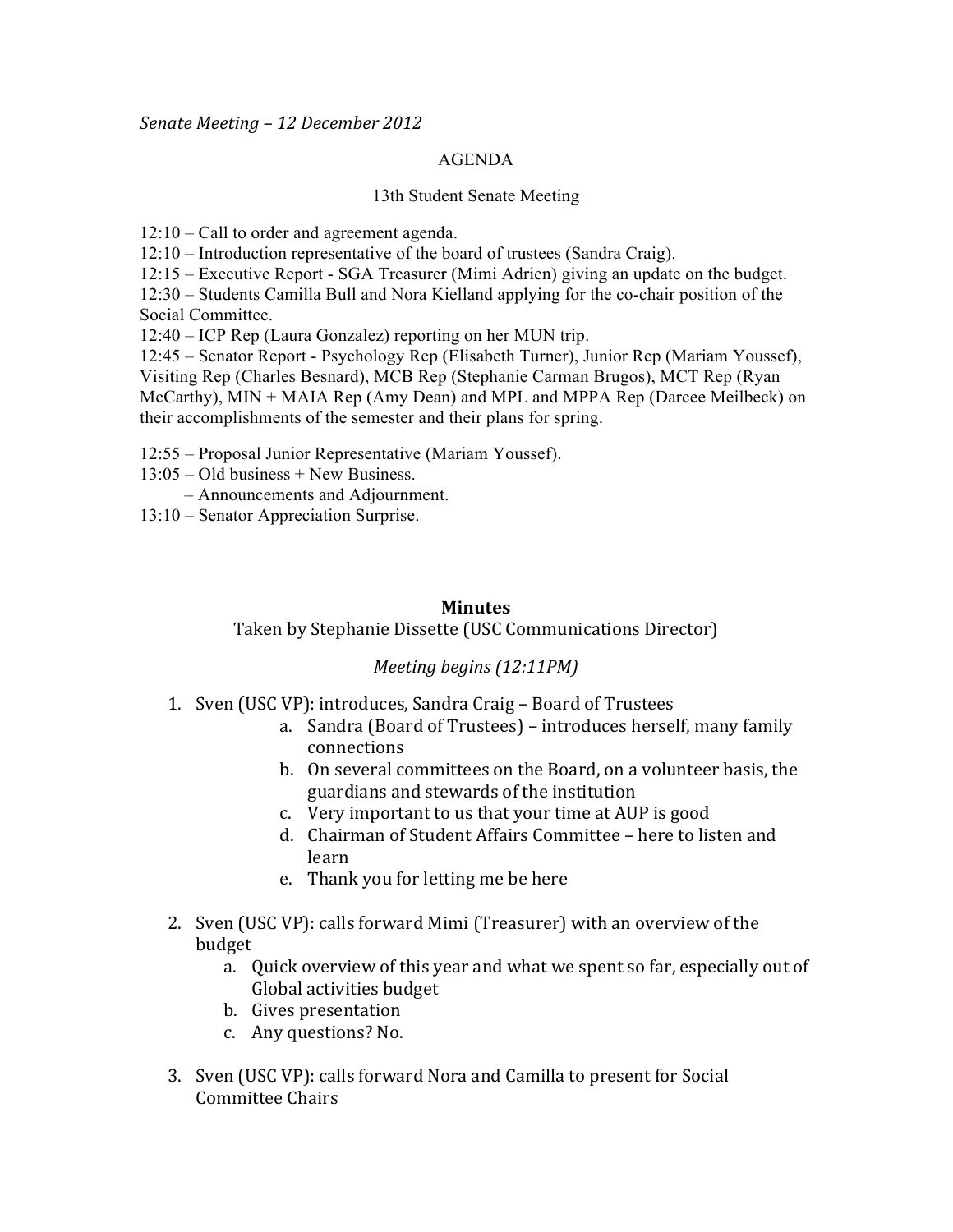- a. Introduce themselves
- b. Looking to get more involved, talked to Kevin Fore
- c. Already started the work, along with Kevin Fore and Freya at Nora Bismark Foundation; intention to have an event in April
- d. Out of 1000 or so students, there are about 100 involved we want to help change that
- e. Up to you, but we'd like to be involved
- f. Any questions?
- g. Miriam (Junior): what is the event you guys are organizing?
- h. Camilla: it's a cocktail party in a gallery; founded by an American woman; 17<sup>th</sup> of April
- i. Nora: maybe some live music and dancers too; hope it will interest grad students, and students all over Paris too; we won't need to pay for the event
- $i.$  Stephanie (IBA): do you have other events planned?
- k. Nora and Karen: not yet, we aren't officially elected yet
- l. Stephanie (IBA): I would like to approve Nora and Camilla for chairing the Social Committee; Alena (Comp Lit): second.
- m. Adriana (Film): I know them both personally and they are both very qualified for the committee
- n. Madison (History): do you speak French?
- o. Camilla: some, not perfectly, but we speak many other languages
- p. Stephanie (IBA): move to previous question
- q. Accepted
- r. Unanimously voted in
- 4. Pierre (JCC) and Alex (JCC)
	- a. Thank you for your contributions to this semester's Constitution changes
	- b. Primary goal split main Constitution versus Annexes (particular interest groups), more or less achieved as of today
	- c. Preamble left untouched
	- d. A bit of rewording here and there
	- e. Dean Monthéard participated in the exercise and we took his feedback into consideration
	- f. (Document to be attached)
	- g. Absences modified absence policy to three absences per semester as opposed to three absences per year; would like your feedback on that today
	- h. Any comments or questions on that point? No.
	- i. Codifying customary practice of having the Dean (Monthéard) look over annexes and changes to the Constitution before they are put into practice; part of the checks and balances of university system
	- j. Stephanie (IBA): can you change a period to a semi-colon; sorry, it's a small comment
	- k. Pierre (JCC): sure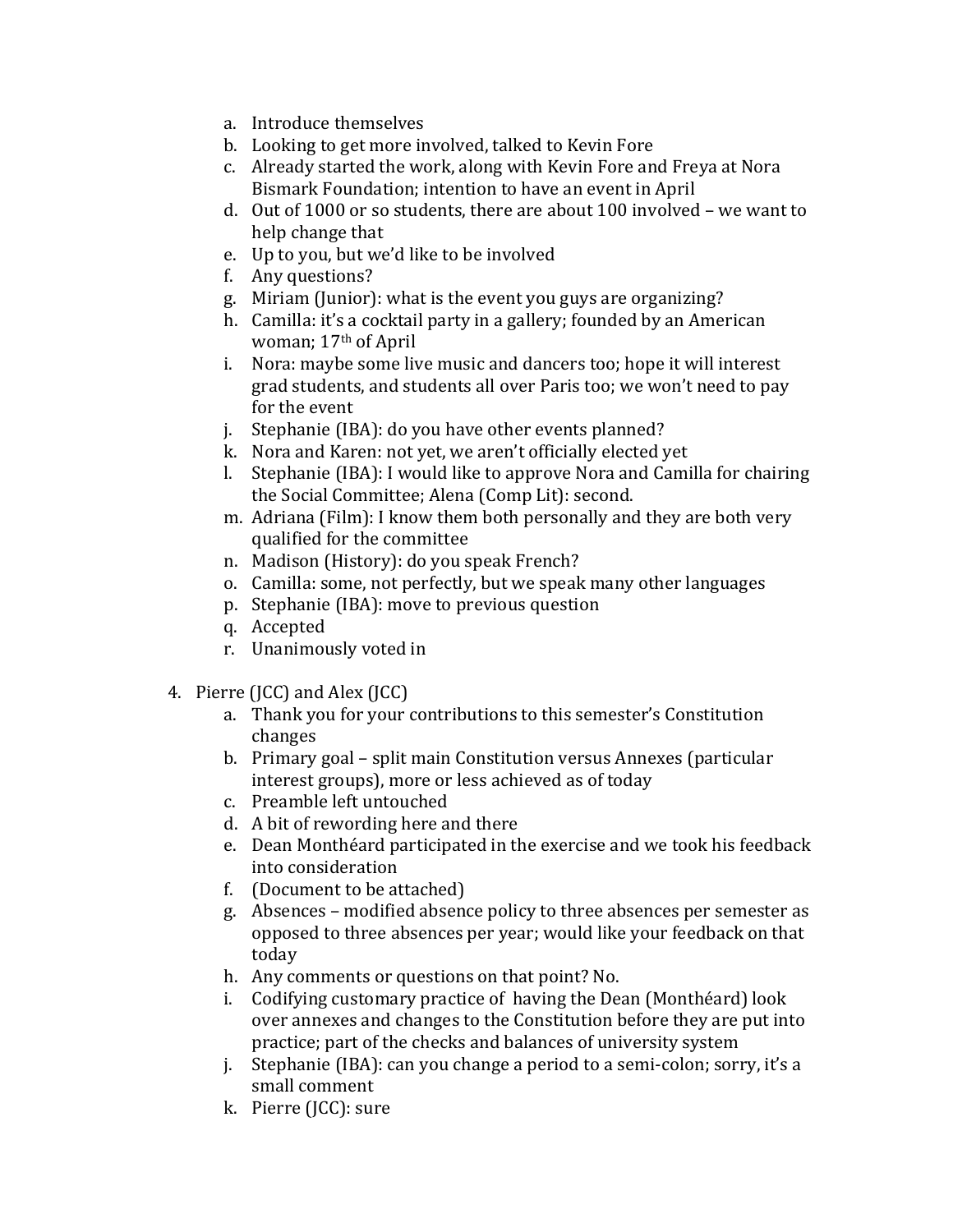- l. Alex (JCC): a lot of people focused on grammar, which was helpful (in) their comments/suggestions)
- m. Pierre (JCC): annexes haven't changed much
- n. Alex  $(ICC)$ : clubs and organizations...
- o. Pierre (JCC): officially added in now; a few things added based on feedback from Clubs Committee and Kevin Fore; there is more work to be done for next semester
- p. Pierre (JCC): I will continue to hold this position next semester, if you were to accept me; I will not be able to attend Senate meetings; Alex (ICC) has offered to take that role on his own; would you still have me, even if I am a full-time internship student? If you find someone to replace me, I am more than happy for that too
- q. Any questions or motions on the floor?
- r. Stephanie (IBA): motions that Pierre (JCC) keep his position for next semester; Darcee (MPL/MPPA) seconds
- s. Max (Econ): moves to previous questions
- t. Voted in
- u. Unanimously accepted
- v. Darcee (MPL/MPPA): moves to approve all changes already made by Judiciary committee and to continue their work next semester; Stephanie (IBA) seconds
- w. Alena (Comp Lit): moves to previous question
- x. Unanimously voted in.
- 5. Sven (USC VP): calls forward six Senators to discuss semester
	- a. First, Elisabeth (Psych): met last Friday with most of the professors to discuss classes in the works; first-bridge: philosophy and psych; possible exchange with Eugene Lang; looking for a new hire; creating a page for psych alumni to help facilitate communication between current students and alumni; planning on revitalizing gender studies program
	- b. Questions? none.
	- c. Second, Miriam (Junior): three proposals for next semester if reelected; collaboration with Luka – improve drop/add week, ask professors to add a book list or a course outline, need to clarify what courses are about; Literature students want book-lists before class begins to get a head start; week after orientation, hope for every Senator to present their departments, in particular for new students and freshman trying to decide what major to go into; following up on a student's request – why do we not have more reading days this semester, how can we improve this for the future? Hope we can get at least three reading days for future semesters?
	- d. Questions? none.
	- e. Third, Charles (Visiting): difficult to get any major projects through due to timing, but it would be good to have a visiting student's forum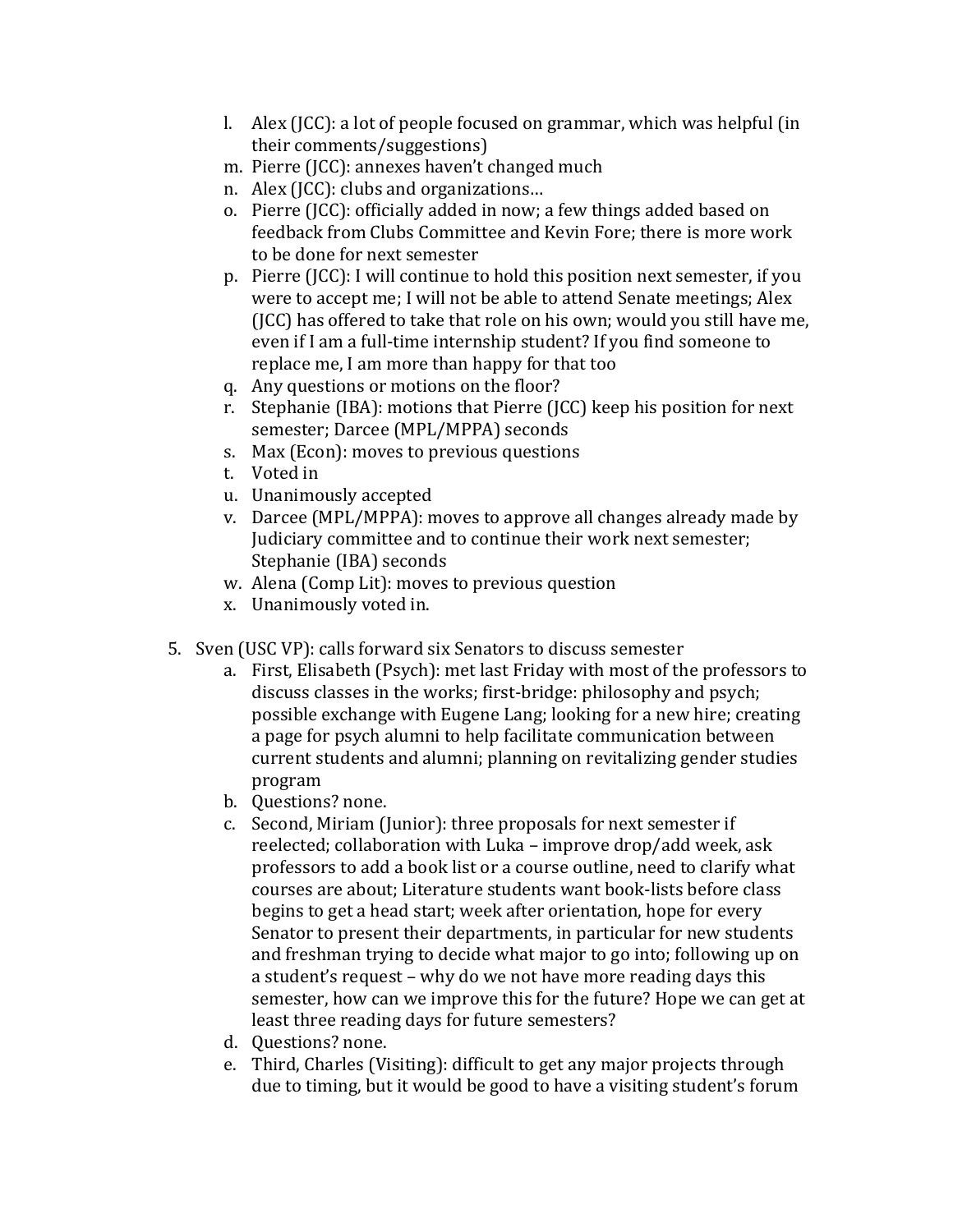in future semesters; I know a few people who are continuing on next semester, that would be interested in taking over

- f. Kevin Fore: can you maybe put together a summary of this semester so that the new rep could feel prepared to take over?
- g. Charles (Visiting): sure
- h. Fourth, Stephanie (MCB): promoted guest speaker of wine society; wants a thesis writing workshop for all grad students: February, March, and April sessions, there are already professors interested in helping out; working on getting more grants for grad students
- i. Questions? none.
- j. Fifth, Amy (MIN/MAIA): goals are similar to Stephanie's; a lot of my constituents want to go abroad for there theses studies; working on grant projects too; a lot of her program looking to getting voices heard, to be more active; perhaps an internet outlet, as opposed to a journal
- k. Questions? none.
- l. Finally, Darcee (MPL/MPPA): working on finding ways where grad students can get extended grad student lounge hours; petition circulated, and has almost the entire grad student population to sign it; met with Dean Gordon over all the legal issues, etc.; waiting to hear back, but will run into him tomorrow evening (to gently remind him) and will send an email; nothing specific has been written up yet, cannot do that until understanding of legal situation; for next semester, plan to work with the library for earlier opening hours; playing a waiting game for now...
- m. Questions? none.
- n. Sven (USC VP): Thank you.
- 6. Sven (USC VP): calls forward Laura (ICP) to discuss MUN trip
	- a. Laura (ICP): you had approved our budget for the Hamburg MUN trip, seven students went; invited to attend future MUNs; one delegate won a best delegate award
	- b. For next semester, listed four possible MUN trips; meeting tomorrow about it
	- c. Delegates received compliments on their debating skills
	- d. (Shows photo presentation)
	- e. Wanted to show this to explain the success of the conference and introduce how we were invited to future MUNs; the students involved really enjoyed the experience and did a really good job; hoping to create a good impression of AUP and legacy for school
	- f. Daniel (Freshman): I also attend the MUN conference, for the first time; it was an awesome experience, and I really hope AUP can fund future opportunities
	- g. Laura (ICP): from SGA budget, we had to include about 90 euros out of our own pockets too; we did help support it ourselves